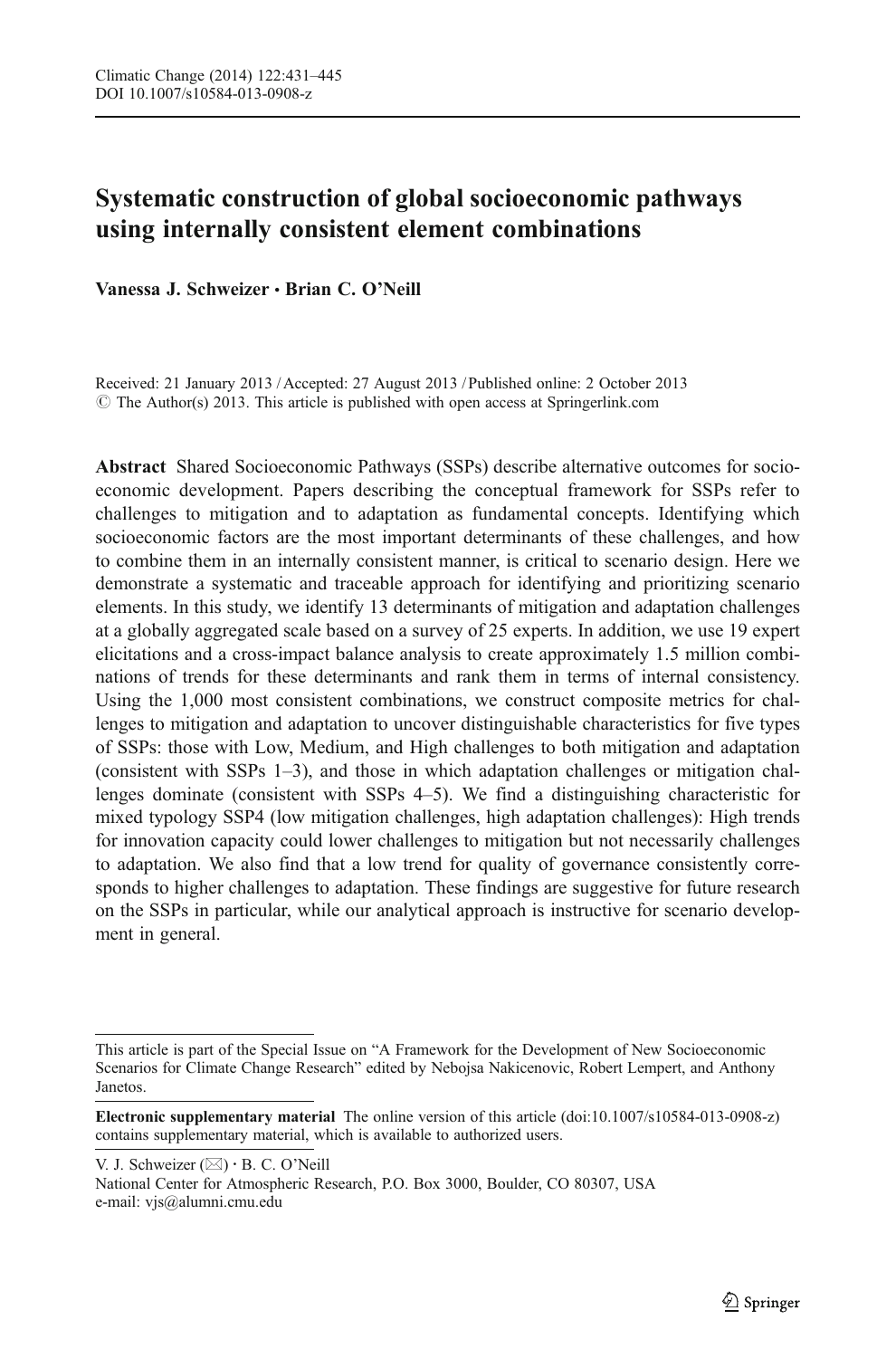#### <span id="page-1-0"></span>1 Introduction

A process is underway to develop new scenarios for future climate change research (Ebi et al. [2013;](#page-14-0) Moss et al. [2010](#page-14-0)). This process involves the efforts of different climate research communities working in parallel. Climate modeling comprises the first track, while research communities who study integrated assessment modeling (IAM) as well as impacts, adaptation, and vulnerability (IAV) comprise the second track. Ultimately, the two tracks will be brought together for complete, integrated analyses of climate change impacts and policy responses. Here we focus on the second track, where the community activity is aimed at developing a small number of alternative possible trends in future socioeconomic development, referred to as shared socioeconomic pathways (SSPs; O'Neill et al. [2013](#page-14-0)). SSPs could be paired with different trajectories of radiative forcing known as representative concentration pathways (RCPs; van Vuuren et al. [2013](#page-14-0), [2011\)](#page-14-0) and with common policy assumptions (Kriegler et al., [Submitted for publication in this special issue\)](#page-14-0).

In environmental change assessments, scenarios depicting socioeconomic developments often include qualitative and quantitative factors, which are referred to as scenario elements (Alcamo [2008](#page-14-0); Rounsevell and Metzger [2010\)](#page-14-0). The SSPs will be no exception. Because of the many uncertainties involved in socioeconomic change over many decades, qualitative elements are necessary to represent factors that could influence long-term developments but may be difficult to represent formally in quantitative models. The conceptual framework for the SSPs suggests that the logic of the socioeconomic components of new scenarios should be rooted in the concepts of socioeconomic *challenges to mitigation* and *challenges to* adaptation (O'Neill et al. [2013\)](#page-14-0). SSPs would describe baseline, or reference, cases for the future, i.e., alternative socioeconomic developments that could increase or decrease challenges to mitigation or adaptation regardless of climate change outcomes or climate policy. Additionally, there will be five types of SSPs, which correspond to different combinations of Low, Medium, or High challenges to mitigation and adaptation (O'Neill et al. [2012\)](#page-14-0).

A number of key questions remain for fleshing out SSPs, and we address four in this paper. First, what socioeconomic factors would be most important to include as elements in new scenarios to distinguish challenges to mitigation and to adaptation? The conceptual framework suggests that qualitative elements for challenges to mitigation should incorporate (1) socioeconomic developments that tend to drive lower or higher baseline emissions, such as demographic trends and the carbon intensity of energy portfolios, and (2) socioeconomic developments that tend to determine lower or higher *mitigative capacity*, such as the rate of technological change. Similarly, qualitative elements for challenges to adaptation should incorporate (1) socioeconomic developments that tend to characterize lower or higher socioeconomic *exposure* and *sensitivity* (Smit and Wandel [2006](#page-14-0)), such as concentrations of population in vulnerable areas, e.g. coasts, and (2) socioeconomic developments that tend to characterize lower or higher *adaptive capacity*, such as quality of governance or level of economic development. However, no decisive list of socioeconomic elements has been identified for either axis.

Second, even after specific socioeconomic elements have been identified, how could different trends across these elements be combined to derive new qualitative scenarios that are internally consistent? Traditionally, IAM would serve as the primary way to verify or test the consistency of qualitative socioeconomic scenarios via simulation (Alcamo and Henrichs [2008;](#page-14-0) O'Neill et al. [2013\)](#page-14-0). However, IAM does not always include all elements that appear in qualitative scenario descriptions. Furthermore, depending upon the richness of new socioeconomic scenarios, there could be a very large number of possible combinations of socioeconomic elements. It may be unrealistic to expect IAM to assess the internal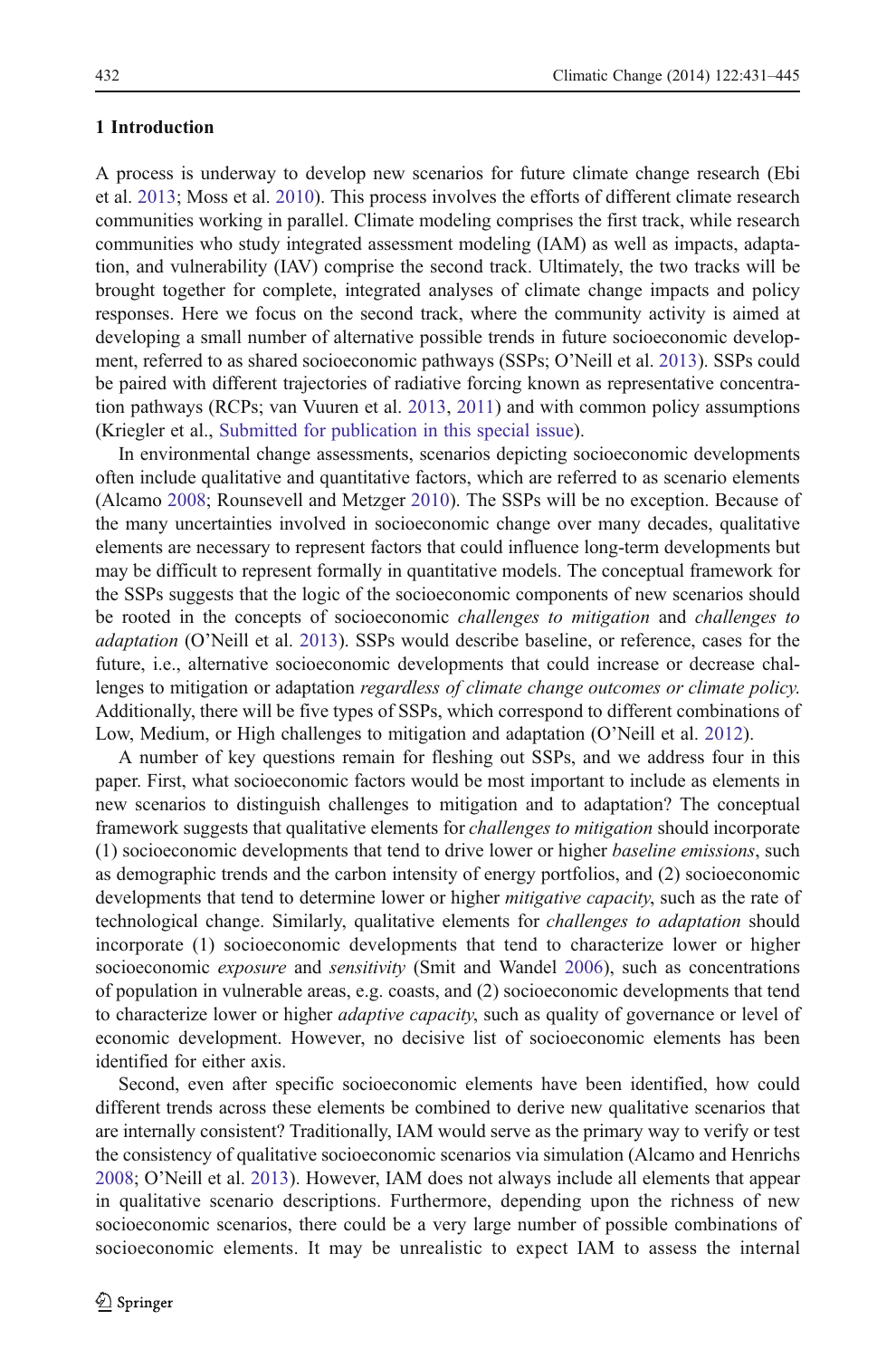<span id="page-2-0"></span>consistency of the full range of scenario possibilities comprehensively. Are there other analytical tools that could augment assessments of internal consistency?

Third, once internally consistent combinations of socioeconomic trends have been derived, how could any particular combination be classified as consistent with one of the five types of the SSPs? Socioeconomic pathways will contain information about long-term trends for a variety of elements. Are any particular trends (or some combination) indicative of pathways with higher or lower challenges to mitigation or adaptation? Answering these questions will require the development and application of a set of metrics for challenges to mitigation and to adaptation in order to classify specific trend combinations.

Fourth, could the classification of multiple socioeconomic pathways enable a metaanalysis that reveals common, distinguishable characteristics that could be used to construct SSP archetypes? Studying samples of specific socioeconomic pathways and identifying their shared characteristics could helpfully document representative assumptions for alternative futures. Such meta-analyses may guard against political challenges to the SSPs of the kind encountered by the scenario typologies of the Special Report on Emissions Scenarios (SRES; Nakicenovic et al. [2000\)](#page-14-0) published by the Intergovernmental Panel on Climate Change (IPCC; see discussion of political challenges in Girod and Flueeler [2009](#page-14-0)).

In this paper, we address the above questions and demonstrate a systematic and traceable approach for developing new socioeconomic pathways at the globally aggregated scale. Each section of the paper treats one of the four key questions described above. In section 2, we describe our methods and findings for an expert survey to address the first question, which identified prioritized lists of socioeconomic elements relevant for challenges to mitigation and adaptation. We then used these findings to address the second question, the derivation of internally consistent qualitative scenarios (socioeconomic pathways), which is summarized in section [3](#page-3-0). In section [4,](#page-6-0) we report how we addressed the third question, socioeconomic pathway classification, by developing metrics for challenges to mitigation and to adaptation so that cases of socioeconomic pathways could be binned according to five domains that can be constructed for a "challenges space." In section [5](#page-8-0), we investigated pathways within each domain to uncover representative, distinguishable characteristics for each archetype, which were then used to sketch possible SSPs. Finally, in section [6,](#page-12-0) we discuss conclusions from our findings across the four key questions that are suggestive for the continued development of the SSPs. We also comment on how this analytical approach can be instructive for scenario research in general.

#### 2 Socioeconomic elements for challenges to mitigation and to adaptation

Before scenarios can be developed, decisions must be made about which socioeconomic factors to prioritize as scenario elements. We addressed this need with an Internet-based survey. This survey was sent to 74 experts 8 weeks before the Boulder 2011 Workshop on The Nature and Use of New Socioeconomic Pathways for Climate Change Research (O'Neill et al. [2012](#page-14-0)) with the intention that preliminary results might inform discussion of prototype SSPs. Experts were invited who have contributed to the new scenario process, do research in IAM, or do research in IAV. Names of experts were obtained from attendee lists to scientific meetings regarding new socioeconomic scenarios or lists of lead authors for the IPCC Fifth Assessment Report. We focused on lead authors for Working Groups II and III.

The survey asked experts to select socioeconomic factors they believed were most important for determining challenges to adaptation or mitigation at a globally aggregated scale. Factors prioritized by the most experts became scenario elements for our study.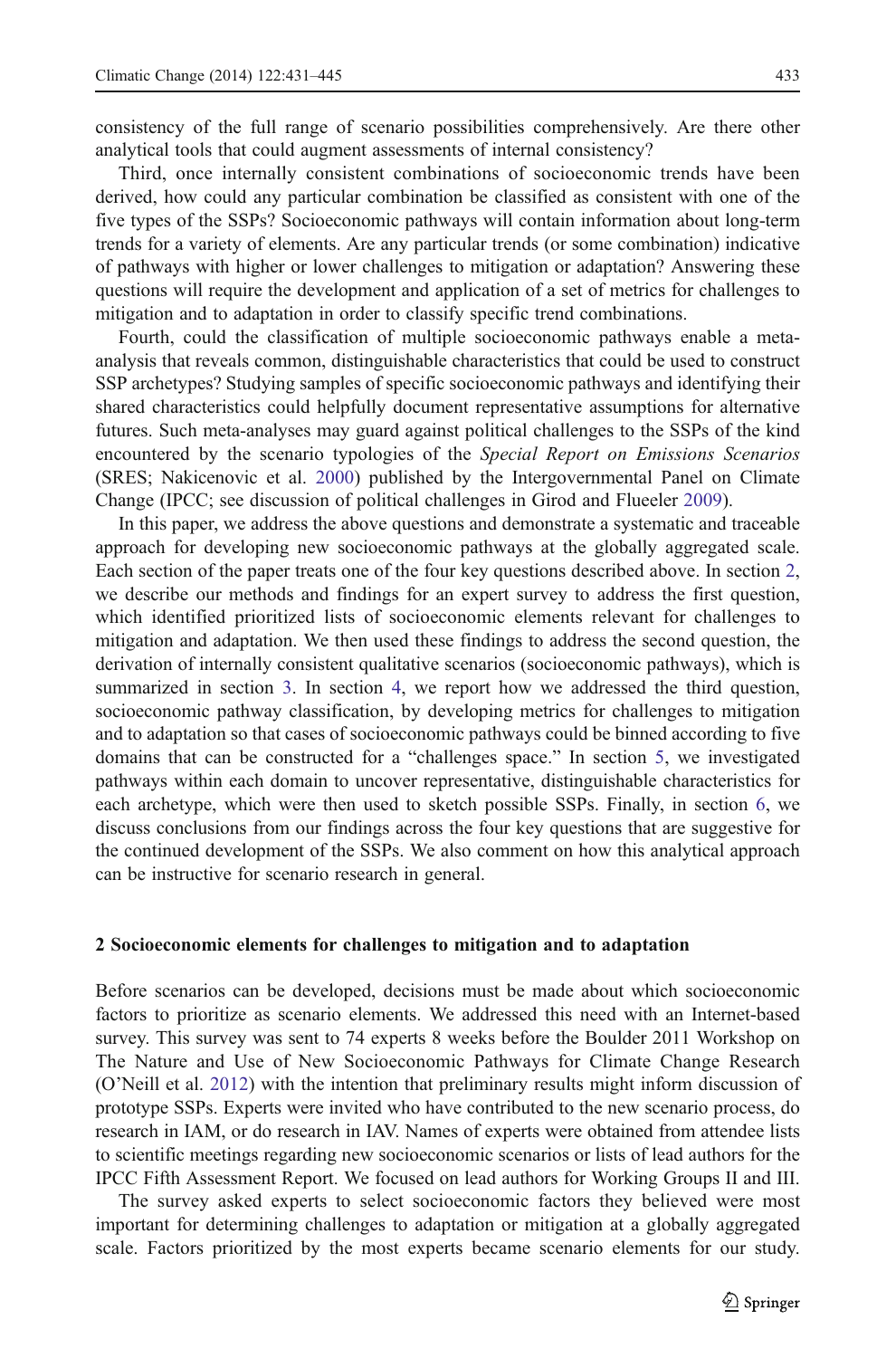<span id="page-3-0"></span>Further discussions regarding the design and implementation of the survey are in Online Resource 1, and a copy of the survey instrument is in Online Resource 2.

Responses received no later than 4 weeks prior to the Boulder workshop were used to identify socioeconomic elements that we would use in our construction of internally consistent socioeconomic pathways (detailed below in section 3). Twenty-five (25) experts responded in time (names of expert respondents are in Online Resource 1), so the response rate should be considered 34 %. Socioeconomic elements that these experts prioritized are summarized below in bulleted lists. In this section, the categorization of elements as relevant for challenges to mitigation or adaptation reflects their presentation in the survey, e.g. income per capita was presented to experts answering questions about either socioeconomic challenges to mitigation or adaptation. Percentages next to each element indicate the percentage of respondents who prioritized it. They do not add up to 100 %, as experts were able to prioritize multiple elements. Socioeconomic factors not shown in the lists were selected by fewer than 25 % of respondents and were not included in scenarios for the remainder of our study.

Socioeconomic factors relevant for challenges to mitigation and for challenges to adaptation

• Income per capita  $(84 \%)$ 

Socioeconomic factors relevant for challenges to mitigation

- Population (68 %)
- Carbon intensity  $(44 \%)$
- Energy-related technological change (44 %)
- & Agricultural productivity (40 %)
- Energy intensity  $(36 \%)$

Socioeconomic factors relevant for challenges to adaptation

- Extreme poverty  $(76 \%)$
- Quality of governance (52 %)
- Water scarcity  $(46 \%)$
- Proportion of population on coasts  $(44 \%)$
- Innovation capacity  $(36 \%)$
- Urbanization (32 %)
- Educational attainment  $(24 \%)$ <sup>1</sup>

#### 3 Internally consistent combinations of socioeconomic trends

The prioritized socioeconomic elements from the expert survey served as inputs for the derivation of internally consistent socioeconomic pathways. We used a systematic technique, cross-impact balance (CIB) analysis (Weimer-Jehle [2006\)](#page-14-0), to generate a large number of scenarios comprising combinations of possible trends for these elements. This method requires judgments for how scenario elements interrelate, which we collected from additional experts during face-to-face workshops or through a combination of email and telephone contact. To understand our decisions for how we constructed our expert elicitation instrument, we provide a brief overview of CIB analysis here. Detailed descriptions can be

 $1$  Despite the small percentage of respondents who chose this element, we opted to include it, as there was substantial discussion about its inclusion in SSPs during a 2011 workshop in Changwon City. See IAMC [\(2012](#page-14-0)).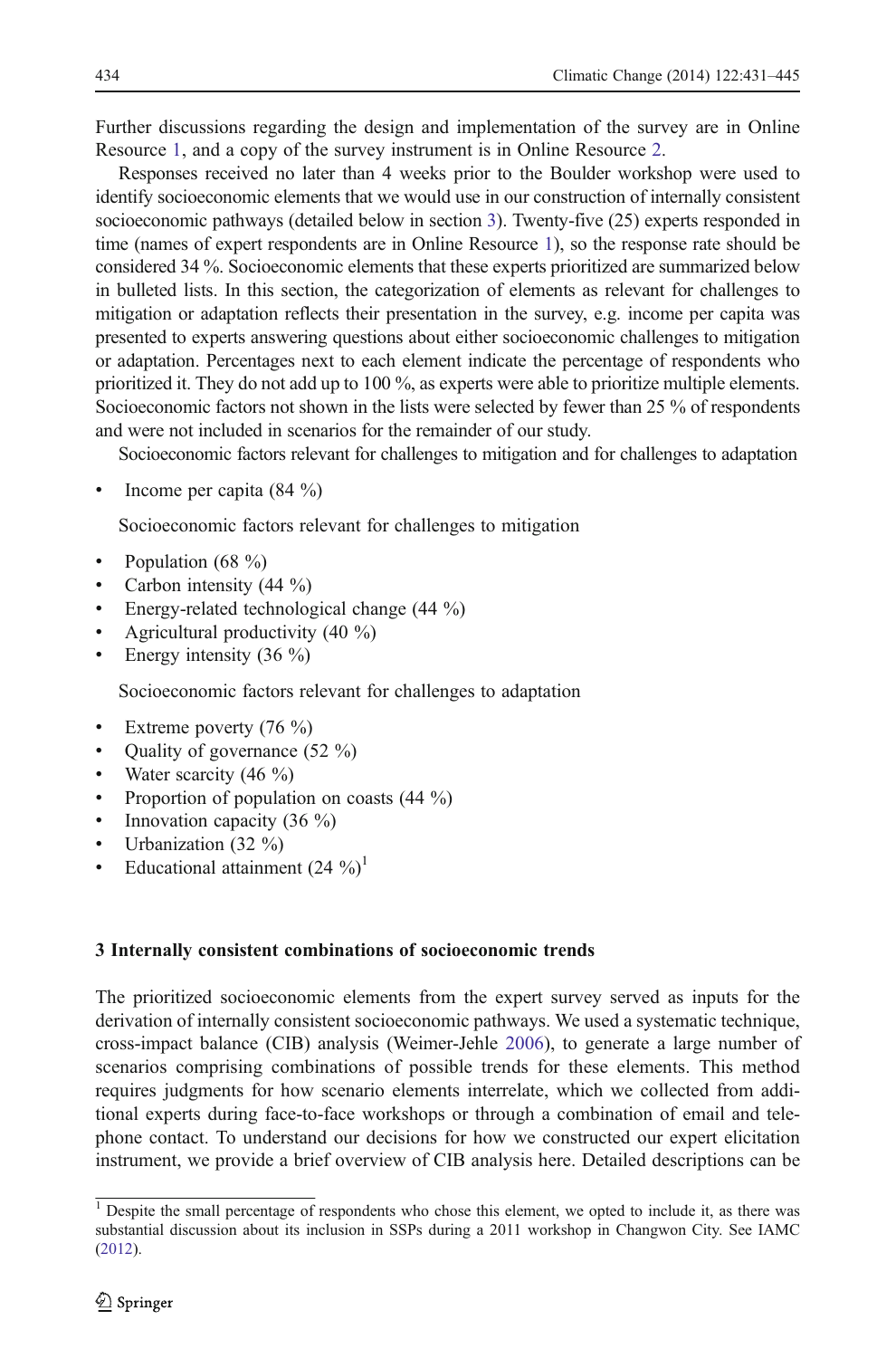found in Weimer-Jehle ([2006\)](#page-14-0) and Schweizer and Kriegler ([2012](#page-14-0)), which applied CIB to the SRES. Further detail on CIB is also in Online Resource 1.

## 3.1 Overview of the CIB method

As discussed in section [1](#page-1-0), scenarios contain quantitative and qualitative information about the developments of factors over time. Such information will henceforth be referred to as outcomes for elements of a scenario. CIB analysis is a systematic method for identifying internally consistent combinations of outcomes for elements that qualitatively describe scenarios. In CIB analysis, all possible combinations are scored for internal consistency. Consistency scoring is determined by a collection of expert judgments regarding how each outcome specified for some element would be expected to directly influence the outcomes of other elements. In CIB analysis, each scenario element is associated with a set of direct influences on other elements. A combination of outcomes that evokes a set of direct influences reinforcing the original combination (rather than supporting an alternative combination) is said to be self-consistent and is therefore deemed internally consistent. Thus in CIB analysis, internal consistency for any combination of element outcomes is determined by a logical check for self-consistency (Weimer-Jehle [2006\)](#page-14-0). Self-consistency is an important property for stable scenarios (von Reibnitz [1988](#page-14-0)), or scenarios that describe long-term trends, which is precisely what the SSPs aim to do.

A simple example of self-consistency can be constructed for a scenario consisting of three elements: population, income per capita, and educational attainment (see Online Resource 1 for more detailed discussion of this example). A scenario defined by the combination of a high outcome for educational attainment, high income per capita, and low population would be selfconsistent because the direct influences among these outcomes are relatively well understood and reinforce the combination. Such a self-consistent scenario describes a set of long-term trends. As shown in Fig. [1a,](#page-5-0) when global educational attainment outcomes are high, one could expect the outcome for average global income per capita to also be high. When the outcomes for both income and educational attainment are high, one could expect the global population outcome to be low. Low outcomes for global population might also weakly encourage a high outcome for income per capita on a global average. The high outcome for income per capita also encourages continued high educational attainment. Thus the outcome for each element reinforces the outcomes for the others, and the scenario is self-consistent. In contrast, if one considers the same scenario but with the outcome for educational attainment changed to low (Fig. [1b](#page-5-0)), the scenario is no longer self-consistent. A low global outcome for educational attainment would not be expected to encourage the high outcome for average global income nor the low outcome for global population. Similarly, a high outcome for global income per capita would not be expected to encourage a low outcome for educational attainment.

In addition to identifying internally consistent and inconsistent scenarios, CIB analysis also scores the degree of internal inconsistency for a scenario. Internally inconsistent scenarios have one or more relationships between elements that are not self-consistent. CIB analysis assigns an inconsistency score by measuring the worst discrepancy between element relationships specified in the scenario and self-consistent element relationships. Thus perfectly internally consistent scenarios have an inconsistency score of 0. Measurement of internal consistency is made possible by introducing quantities that represent the expected direction of influences (i.e. a given trend for socioeconomic element  $x_i$ may encourage or discourage a target outcome for socioeconomic element  $y_i$ ) as well as magnitude (i.e. a given trend for  $x_i$  may exert a very strong or weak influence on the target outcome for  $y_i$ ). For further details of such quantification, see Online Resource 1.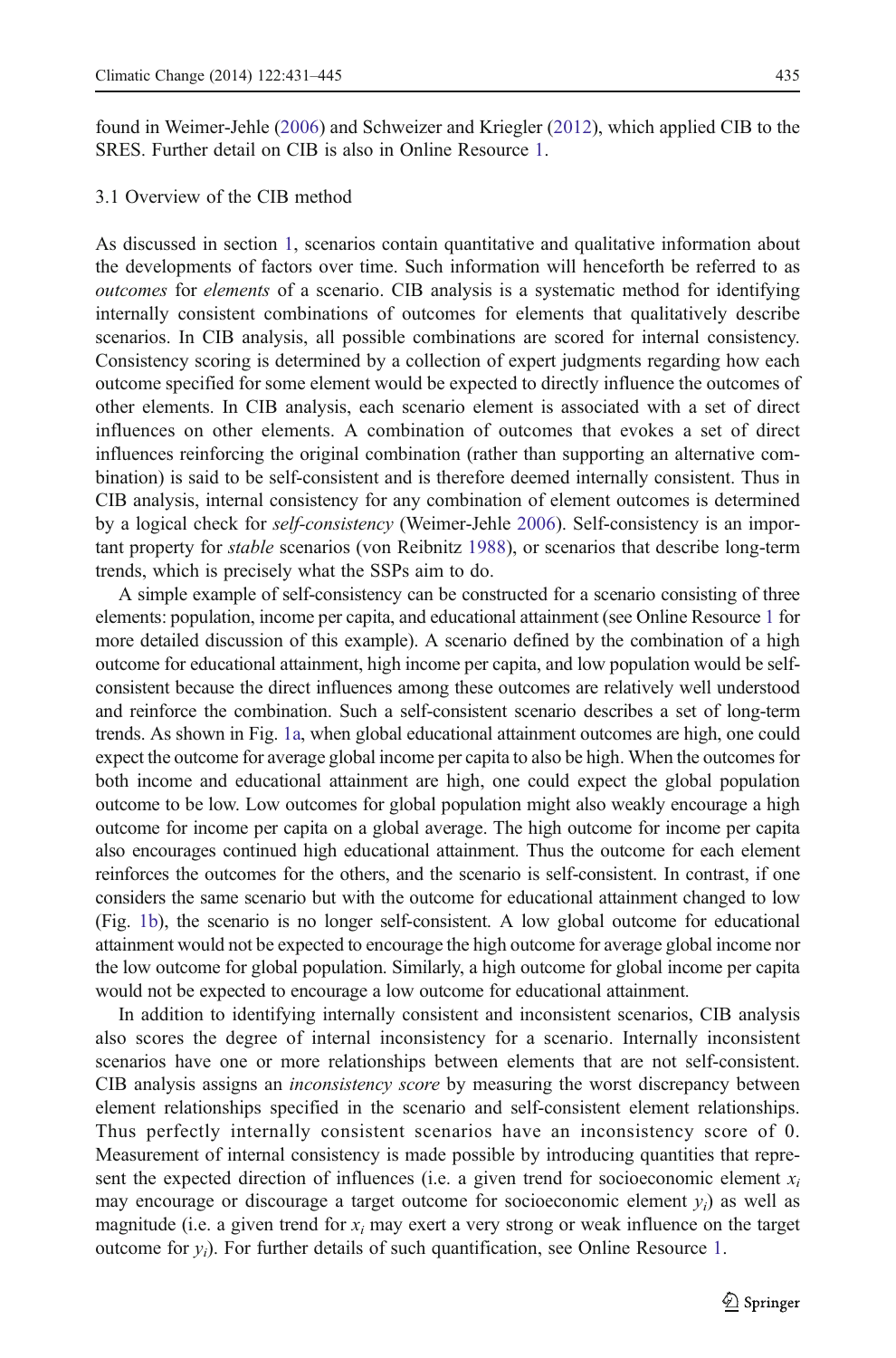<span id="page-5-0"></span>

Fig. 1 Two cases of possible combinations of outcomes for the socioeconomic elements educational attainment, population, and income per capita conceptualized at the global scale. The combination at left (a) is an example of an internally consistent (self-consistent) case. The combination at  $right (b)$  is internally inconsistent, as the outcome combinations are not self-consistent

#### 3.2 Elicitation instrument and protocol

Elicitations of 19 experts were performed to obtain judgments about relationships between outcomes for the 13 prioritized socioeconomic elements (names of experts elicited and a description of how they were recruited are in Online Resource 1). We prepared a standard set of materials that would define each socioeconomic element as well as the outcomes of low, medium, or high trends (pathways). These materials were supported by scholarly literature and contained definitions, quantitative ranges, and, where possible, quantitative projections. In some cases, projections for trends over the 21st century were developed from empirical data available from the United Nations, the World Bank, the International Energy Agency, the US Department of Agriculture, the International Institute for Applied Systems Analysis, and the World Resources Institute. Across the 13 elements, 10 could be represented quantitatively, while three (rate of energy-related technological change, quality of governance, and innovation capacity) were represented qualitatively (Online Resources 3 and 4 contain further information).

The number of judgments required for this study is large  $(13\times13)$  socioeconomic elements, each with three possible outcomes; this requires 1,404 judgments), and it draws upon scholarship across many disciplines. For this reason, we consulted experts in different fields and asked them to provide judgments relevant to their expertise, which covered only a fraction (108–216 judgments) of the total judgments needed. Nevertheless, these judgments, which were collected from experts independently, could be synthesized in the CIB analysis.

Expert judgments were rooted in the following two-part cross-impact question (Weimer-Jehle [2006\)](#page-14-0), which was applied to each outcome for each given socioeconomic element  $x_i$ that could directly influence some target socioeconomic element  $v_i$ .

(a) Knowing nothing else about the outcomes of other socioeconomic elements, and in comparison to having no information about the outcome of socioeconomic element  $x_i$ ,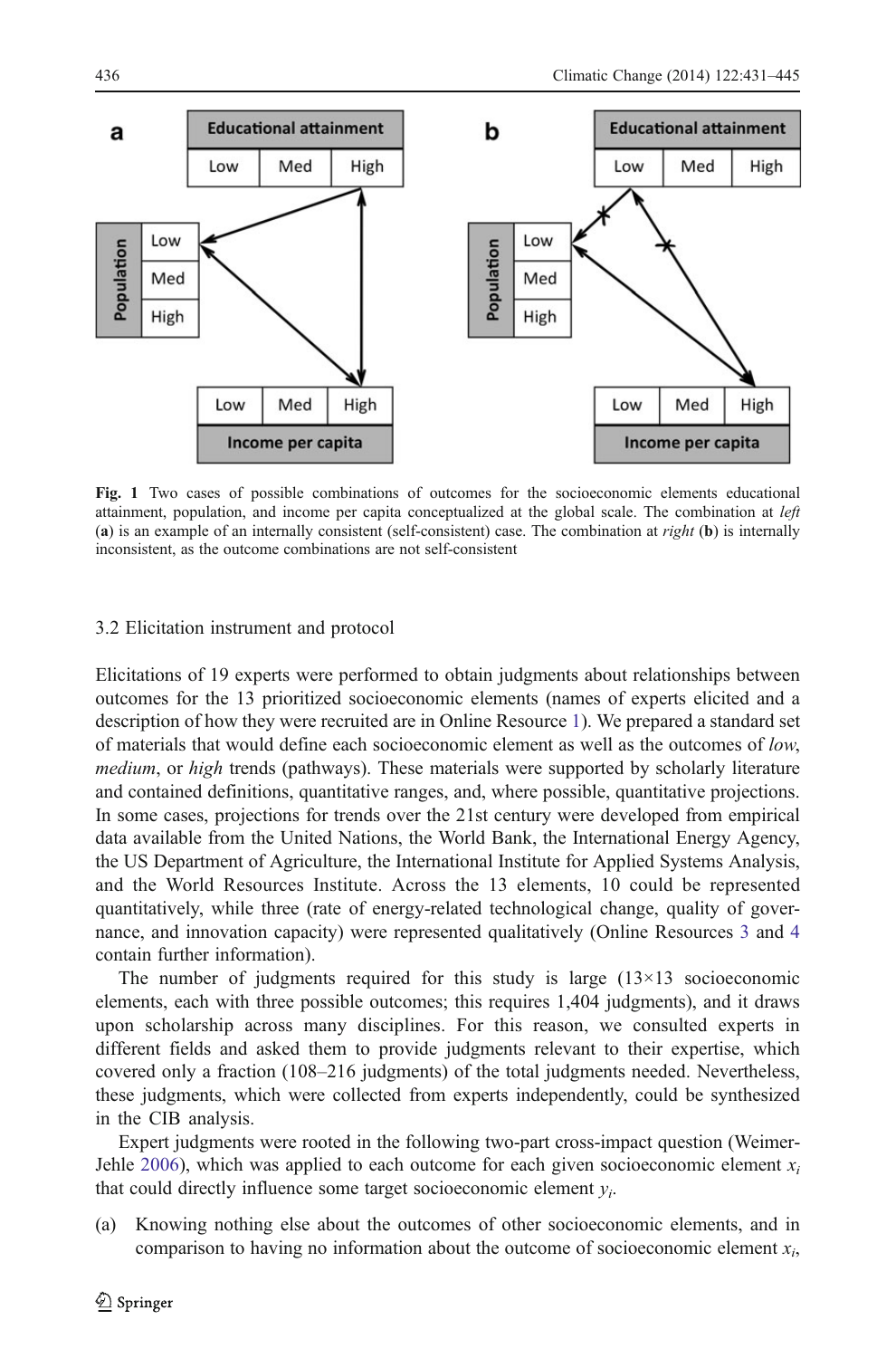<span id="page-6-0"></span>would you expect the given pathway for  $x_i$  to make the target outcome for socioeconomic element  $y_i$  more likely, less likely, or neither?

(b) If the given pathway would be expected to affect the target outcome, how important is the direct influence of the given pathway for  $x_i$  on the target outcome for  $y_i$ ? Does it affect the target outcome very much, moderately, or slightly?

Experts were briefed to report their judgments according to a discrete seven-point scale (e.g. judgment scores ranging from  $+3$  to  $-3$ ).<sup>2</sup> Further detail on guidance provided to experts for their judgments can be found in Online Resource 3. All experts in the workshop setting were able to provide 108 judgments for the CIB matrix in an hour or less.<sup>3</sup>

3.3 Internal consistency scoring of all possible outcome combinations

For socioeconomic scenarios consisting of 13 elements, with each element having three possible outcomes, there are over 1.5 million possible ways to combine outcomes  $(3^{13}=1,594,323)$ . Using the CIB software package ScenarioWizard, we calculated inconsistency scores for each combination and constructed a frequency distribution (see figure ESM1-2 in Online Resource 1). For many socioeconomic elements, we collected judgments from more than one expert. It was thus possible to split the judgments into two expert panels (A and B) to better explore the sensitivity of results to differences in expert opinion as discussed in sections [5](#page-8-0) and [6.](#page-12-0) For both panels, combinations with the most severe internal inconsistencies had inconsistency scores ≥93. Inconsistency scores are ordinal, and the threshold for acceptable levels of internal inconsistency are determined by the scenario analyst. Because there were so many possible combinations for the outcomes of the socioeconomic elements, for this study, we were less interested in setting an internal consistency threshold. Instead, we isolated the 1,000 combinations with the best scores for internal consistency to uncover any distinctive patterns among these combinations. For both panels, the first 1,000 combinations that performed the best had internal inconsistency scores ranging from 0 to 9.

#### 4 Metrics for classifying scenarios into five SSP typologies

Challenges to mitigation or to adaptation can be considered as two dimensions of a "challenges" space (O'Neill et al. [2013\)](#page-14-0) consisting of five domains: co-varying challenges to mitigation and adaptation that are (1) Low, (2) Medium, or (3) High, and anti-correlated challenges where (4) Adaptation challenges dominate or (5) Mitigation challenges dominate. Using the 1,000 internally consistent combinations identified by the CIB analysis, we classified or binned each combination into one of the five domains. We developed composite metrics for each challenges dimension (mitigation versus adaptation) so that coordinates in the challenges space could be assigned to each combination of element outcomes.

<sup>&</sup>lt;sup>2</sup> Part (a) of the cross-impact question corresponds to the sign of the judgment in the cross-impact matrix  $(+, -,$ 0). Part (b) of the question corresponds to the magnitude of the judgment (3, 2, 1).

<sup>&</sup>lt;sup>3</sup> Because the remote elicitation was asynchronous, the time it took experts to complete the questionnaire cannot be determined. However, we assume the cognitive burdens for remote elicitation were comparable to the workshop setting.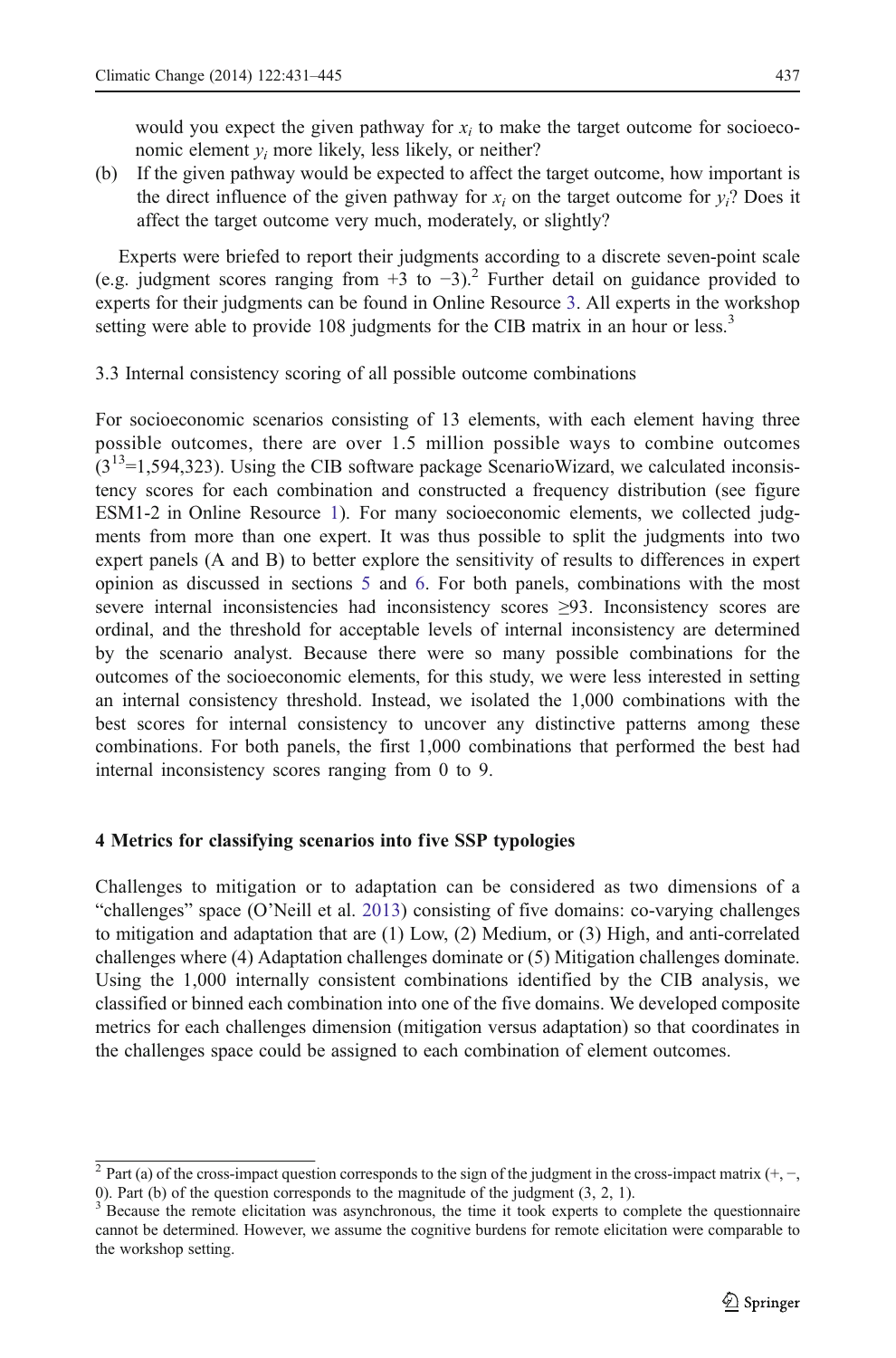#### <span id="page-7-0"></span>4.1 Developing metrics

Metrics for challenges to mitigation and challenges to adaptation were developed through an iterative process, which is elaborated in Online Resource 5. Iteration was necessary because we found that different assumptions for metrics could alter the classification of scenarios. It should be noted that through these iterations, we arrived at different lists of elements that determine challenges to mitigation and adaptation compared to what was presented in the expert survey discussed in section [2](#page-2-0). An abridged description of our process is that, first, we (the authors) evaluated how much of a challenge each combination represented for mitigation or adaptation. This was done by assigning a socioeconomic element to challenges to mitigation, challenges to adaptation, or to both. Then each outcome for each element was interpreted as posing a low, medium, or high challenge, and an ordinal value of  $1-3$  (1 for low challenges, 3 for high challenges) was assigned to the outcome. Table 1 summarizes our final decisions for how outcomes for each socioeconomic element were evaluated for the challenge axes.

For developing composite metrics for each axis, we began with interpreting each socioeconomic element as equally important for challenges to mitigation or to adaptation. Mathematical representations for the challenge metrics are as follows.

Metric for challenges to adaptation:

$$
A_1 = L + Z + V + W + H + G + I
$$

where

- $A_1$  Adaptation challenges metric, based on elements weighted equally
- L Income per capita challenge value
- Z Agricultural productivity challenge value
- $V$  Extreme poverty challenge value
- $W$  Water scarcity challenge value
- $H$  Educational attainment challenge value
- G Governance quality challenge value
- I Innovation capacity challenge value

| Challenges:          | Adaptation (horizontal axis)                                                                                                                         | Mitigation (vertical axis)                                                                                                                  |
|----------------------|------------------------------------------------------------------------------------------------------------------------------------------------------|---------------------------------------------------------------------------------------------------------------------------------------------|
| Low (value= $1$ )    | Low outcomes: Extreme poverty, water scarcity<br>High outcomes: Income, educational attainment,<br>governance, innovation, agricultural productivity | Low outcomes: Population, energy<br>intensity, carbon intensity<br>High outcomes: Technological<br>change, agricultural productivity        |
| Medium (value= $2$ ) | Any medium outcomes                                                                                                                                  | Any <i>medium</i> outcomes                                                                                                                  |
| High (value= $3$ )   | Low outcomes: Income, educational attainment,<br>governance, innovation, agricultural productivity<br>High outcomes: Extreme poverty, water scarcity | Low outcomes: Technological<br>change, agricultural productivity<br><i>High outcomes:</i> Population, energy<br>intensity, carbon intensity |

Table 1 Evaluation of element outcomes for challenges to mitigation or adaptation. Outcomes for agricultural productivity were interpreted as relevant for challenges to mitigation and to adaptation as detailed in Online Resource 5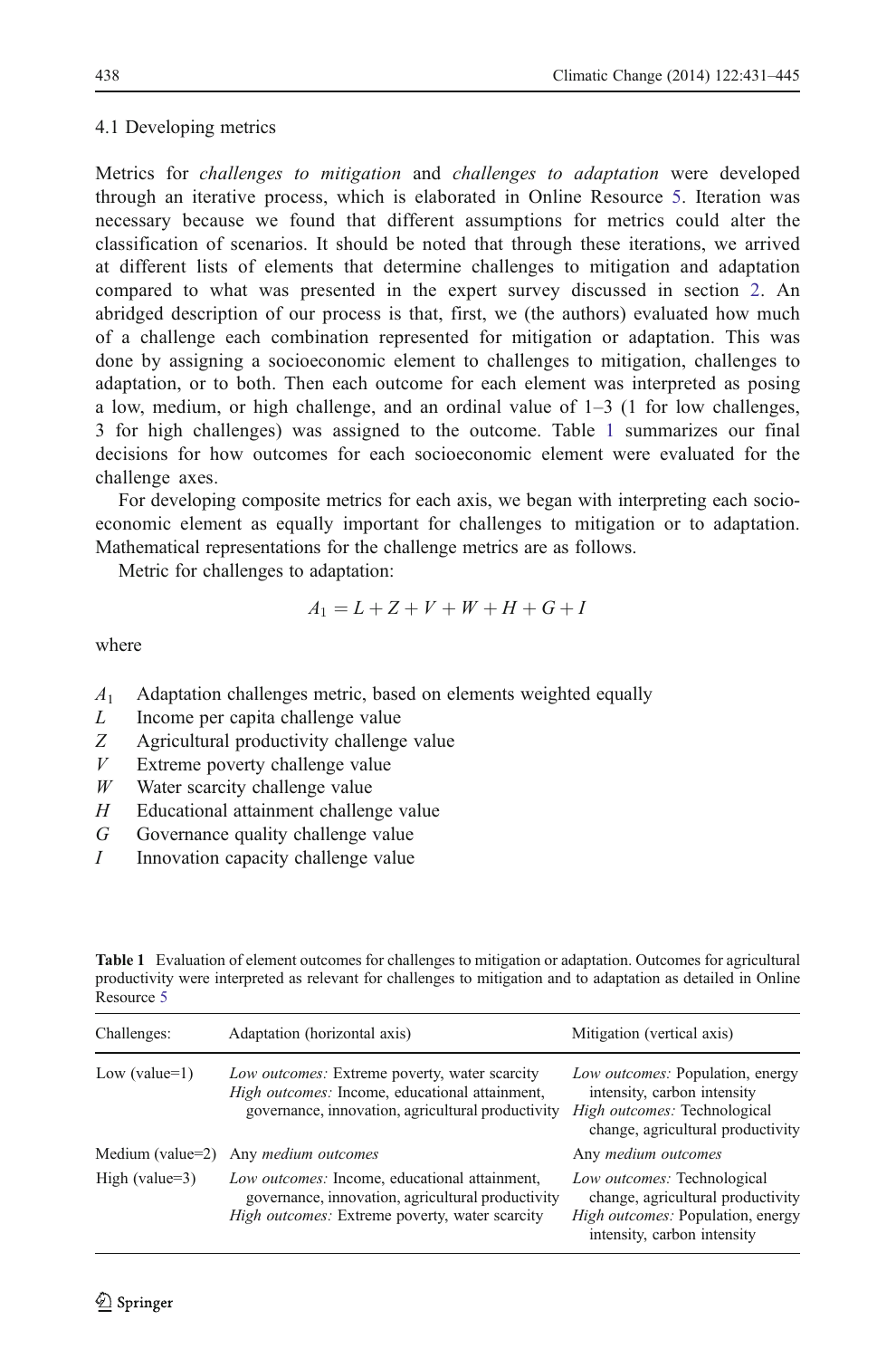<span id="page-8-0"></span>Metric for challenges to mitigation:

$$
M_1 = P + E + C + T + Z
$$

where

- $M_1$  Mitigation challenges metric, based on elements weighted equally  $P$  Population challenge value
- Population challenge value
- $E$  Energy intensity challenge value
- C Carbon intensity challenge value
- T Technological change challenge value
- Z Agricultural productivity challenge value

We also considered metrics where socioeconomic elements were weighted differently. In effect, differential weights represent the case in which some socioeconomic elements are considered more important than others for mitigation or adaptation challenges.<sup>4</sup>

After these metrics were obtained for each axis for all 1,000 combinations, the metrics were normalized to arrive at coordinates for each axis between 0 and 1. Thus the axes for the challenges space are normalized such that the lowest challenges have coordinates (0.33, 0.33), while maximum challenge coordinates are  $(1.0, 1.0)$ .<sup>5</sup>

4.2 Boundaries for bins in the challenges space

Since combinations had domain and range [0.33, 1.0], boundaries for the bins were drawn around the 1,000 combinations. The five bins were interpreted as non-overlapping, with the central bin, *Medium challenges*, corresponding to the middle third of the interval [0.33, 1.0]. This interval can be divided into three approximately equal steps at the points  $p=0.55$  and  $q=0.78$ . The corner domains for Low challenges, High challenges, Adaptation challenges dominate, and Mitigation challenges dominate were divided from each other by the midpoint of the interval,  $m=0.67$ . A formal representation of the five bins can be found in Online Resource 5. A visual representation of the boundaries appears in Fig. [2](#page-9-0).

#### 5 Meta-analysis for distinguishable characteristics of each challenges domain

Results featured in this paper assume equal weighting for socioeconomic elements for the binning metrics. Additionally, as mentioned previously, we had enough expert judgments to analyze results according to two panels. Results for Panel A are discussed here. Results for Panel B are in Online Resource 5.

The first notable finding is that internally consistent combinations populate all five domains of the challenges space. Most of the combinations (850) lie along the diagonal for Low, Medium, or High challenges to mitigation and adaptation, and most of these lie in Medium and High challenges domains (see Fig. [2;](#page-9-0) this was also found for Panel B).

<sup>&</sup>lt;sup>4</sup> As discussed in Online Resource 5, we considered a case where extreme poverty, educational attainment, and governance were considered most important for challenges to adaptation, followed by other elements. For challenges to mitigation, we considered a case where energy intensity and carbon intensity were considered most important, followed by other elements.

 $<sup>5</sup>$  Although challenge values (Table [1\)](#page-7-0) are ordinal and only one significant figure, most combinations had total</sup> challenge scores along each axis that ranged in the tens. Thus two significant figures were retained for indexing.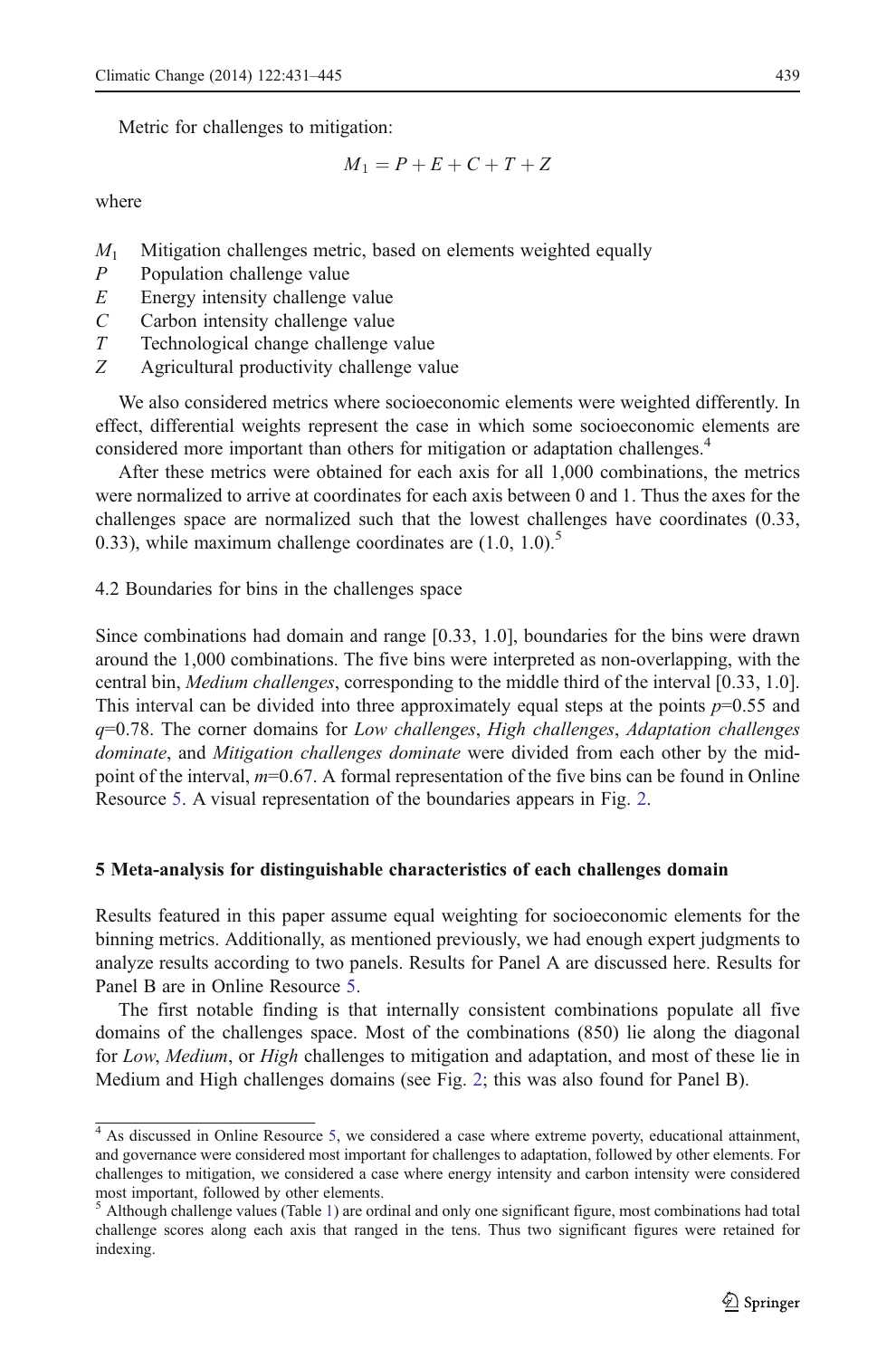<span id="page-9-0"></span>

Fig. 2 Map of 1,000 internally consistent element combinations in the challenges space with metrics assuming equal weighting as described in section [4.1.](#page-7-0) Markers show the coordinates of the 1,000 combinations. Boundaries for the five domains were drawn according to the definition in section [4.2](#page-8-0). Counts refer to the number of combinations classified to each domain

Within each domain, there are distinguishable characteristics across the combinations, which are summarized in Fig. [3](#page-10-0). In this figure, each row describes a domain type, while each column represents a scenario element. Light cells indicate that the dominant outcome for the scenario element corresponds to a low challenge for mitigation or adaptation, while dark cells correspond to high challenges. Gray cells indicate medium challenges, while a spectrum indicates multiple outcomes (and thus multiple levels of challenges) were internally consistent. Speckled cells indicate elements that were not incorporated into the metrics for measuring challenges.<sup>6</sup> Arrows summarize the specific outcome for the socioeconomic element. For example, in the cell for challenges domain 1 (row) and the socioeconomic element of population (column), the downward sloping arrow indicates that the low trend was the dominant outcome, which corresponds to a low mitigation challenge (white cell). The cell for challenges domain 2 and the population column has three arrows; this indicates that no outcome was clearly dominant, which also means that the level of mitigation challenge for population for this domain spanned the spectrum of low, medium, and high challenges (spectrum of white, gray, black).

As expected, the challenges domain 1 has the most white cells, challenges domain 2 has the most gray cells, and challenges domain 3 has the most dark cells. The mixed domains (4 and 5) have combinations of white and dark cells. Domains with low challenges to mitigation (1 and 4) exhibit low global trends for population, energy intensity, and carbon intensity. In contrast, domains with high challenges to mitigation (3 and 5) exhibit high global trends for these elements. Medium trend outcomes consistently appeared across these

<sup>6</sup> Urbanization and coastal population were not incorporated into metrics because they either introduced noise or would inflate the challenges score for domain classification. Urbanization was considered noisy, since it could either increase challenges to adaptation by concentrating population and assets in potentially vulnerable locations, or it could decrease challenges by potentially enhancing social organization for economic efficiency, emergency response, etc. Coastal population was deemed inflating, as it did not interact much with other elements. This had the effect of providing little reason for the prevalence of low, medium, or high outcomes for coastal population in any particular domain. Including it in the adaptation challenge metric decreased the membership of combinations in domains 1 and 5 and increased the membership of combinations in domain 3. In our view, these effects were artifacts. For these reasons, we did not incorporate coastal population into metrics for this analysis.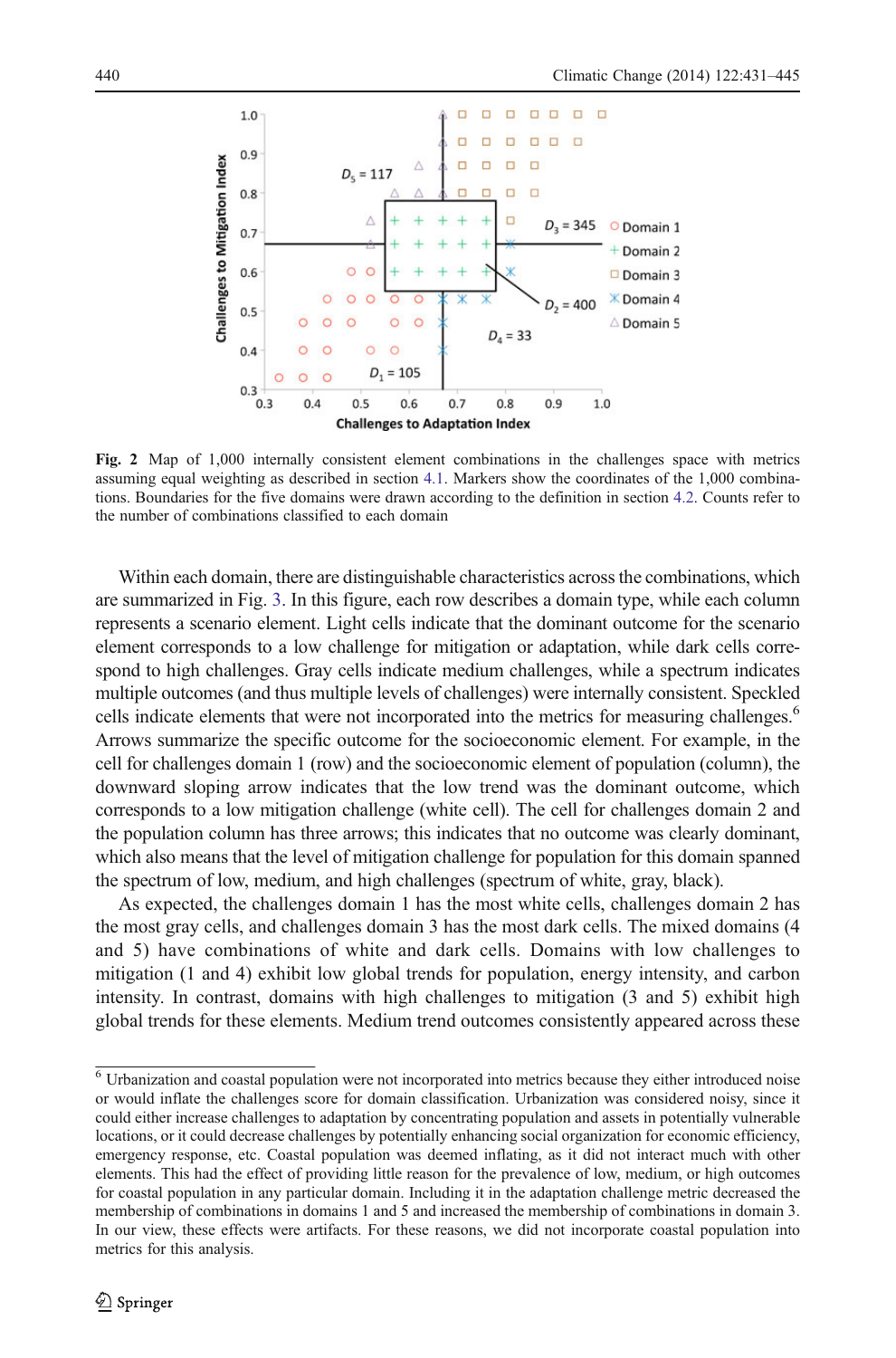<span id="page-10-0"></span>

Fig. 3 Summary of distinguishable characteristics for combinations by domain type with metrics assuming equal element weighting. Domain classifications are according to the map shown in Fig. [2](#page-9-0). Dominant trends are shown with *arrows*. Medium challenges cells (*gray*) correspond to medium trends as dominant (level arrows). For ease of reading, medium trends in the gray cells are not shown. Multiple arrows indicate that more than one dominant trend occurred in the underlying element combinations

elements for challenges domain 2, along with mixed trend outcomes. These findings were generally reproduced for Panel B.

Domains with low challenges to adaptation (1 and 5) exhibit high global trends for quality of governance. In contrast, domains with high challenges to adaptation (3 and 4) exhibit low global trends for quality of governance. Challenges domain 2 had medium outcomes for all socioeconomic elements most of the time, although mixed outcomes appeared for quality of governance and global innovation capacity. Finally, the Low challenges domain 1 is the only one characterized by high global trends in agricultural productivity, governance, income per capita, educational attainment, and low global trends for extreme poverty.

Unexpected patterns emerged as well. In the CIB analysis of judgments from Panel A, innovation capacity turned out to be most related to challenges to mitigation, whereas it was identified as relevant to challenges to adaptation by us (in section [2\)](#page-2-0) and other scholarly literature (see discussion in Online Resource 1). CIB analysis results indicated that high global trends for innovation capacity were consistent most clearly with decreasing challenges to mitigation (see Fig. 3, domain 4; however, Panel B arrived at a different finding as discussed in Online Resource 5). Moreover, the high trend for innovation capacity in domain 4 does not give rise to high trends for global income per capita, low global trends for extreme poverty, or high trends in global educational attainment. Such trends are all medium for domain 4, which could mean that income growth, reductions in extreme poverty, and improvements in educational attainment are uneven globally. These relationships are apparent from investigating the judgments in Panel A as described in section 4 of Online Resource 1. However, because this analysis for challenges to adaptation was conceptualized at a globally aggregated scale, differences in trends across large world regions cannot be distinguished explicitly.

Additionally, domains with low challenges to mitigation but differing challenges for adaptation (domain 1 versus 4) can be distinguished by quality of governance. While the challenges domain 1 has low global trends for energy and carbon intensity coupled with a high global trend for quality of governance, domain 4 decouples this outcome. Governance may be a key socioeconomic element distinguishing the high adaptation challenges of domain 4 from the low adaptation challenges of domain 1. This interpretation is echoed by the low trend for quality of governance among combinations binned in challenges domain 3. Panel B also reproduced these findings.

Finally, it may appear curious that among the 1,000 consistent combinations, the vast majority had medium trends for most elements relevant to challenges to adaptation. This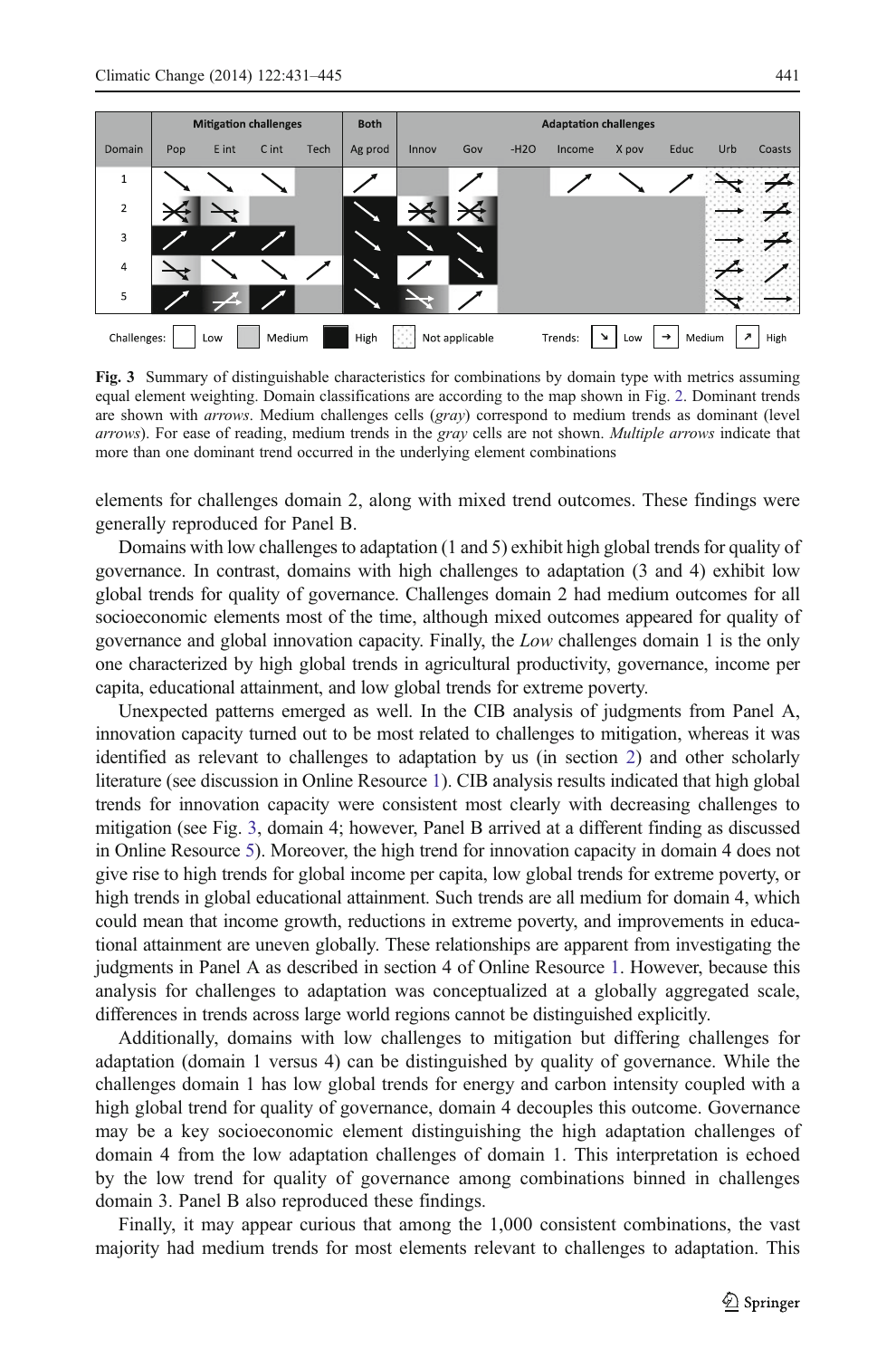finding may not necessarily be considered meaningful, as globally averaged outcomes can mask divergences in local outcomes that this analysis does not capture. Additionally, results can differ under different weighting assumptions and under different panel judgments. More discussion of these issues is in Online Resource 5.

Nevertheless, the above findings can be used to revisit the specific cross-impact judgments and written statements provided by experts in their elicitation questionnaires. This requires investigating the distinctive trends summarized in Fig. [3](#page-10-0) with the CIB matrix to begin archetypal descriptions of each domain. This procedure is described in section 4 of Online Resource 1. Here we present sketches of possible SSPs for each domain, based on the general characteristics summarized in Fig. [3](#page-10-0).

SSP1 This world has low challenges to mitigation, as global population growth, energy intensity, and carbon intensity are low. These outcomes are made possible by a global trend in high quality of governance, as good governance encourages conditions for high educational attainment and high agricultural productivity across countries. In turn, these educational and agricultural outcomes reinforce sustained decreases in extreme poverty and increases in income per capita. High educational attainment also decreases fertility. Such beneficial social outcomes result in low challenges to adaptation. Additionally, the combined effects of increased wealth and good governance hasten trends for decreased energy intensity, which in turn hastens low carbon intensity.

 $SSP2a<sup>7</sup>$  This is a world where historical trends for socioeconomic elements continue by and large (i.e., the medium trend for the vast majority of elements). However, agricultural productivity gains do not keep pace with historical trends. Inertias that prevent greater agricultural productivity (in order of importance): continued water scarcity, quality of governance, rate of educational attainment, innovation capacity, and rate of energy-related technological change.

SSP3 This world has high challenges to mitigation, as global population growth, energy intensity, and carbon intensity are high. Challenges to adaptation are also high due to low agricultural productivity and low innovation capacity. These outcomes are due to a low global trend for quality of governance, as poor governance has negative effects permeating multiple socioeconomic elements. Weak states are less able to improve or maintain agricultural markets, regulate energy efficiency, or protect intellectual property. In turn, low innovation capacity keeps energy and carbon intensity high and agricultural productivity low.

SSP4 This world has low challenges to mitigation, where innovation capacity is high, energy-related technological change is fast, energy and carbon intensity are low, and population growth has a medium or low trend. However, in contrast to SSP1, the global quality of governance trend is low. Like SSP3, poor governance depresses the global trend for agricultural productivity, which increases challenges to adaptation. Additionally, low governance quality prevents substantial gains in educational attainment or income growth and prevents substantial decreases in extreme poverty. These qualities depict a divided world where innovation capacity and technological change are directed successfully toward mitigation challenges rather than toward the improvement of quality of life.

<sup>&</sup>lt;sup>7</sup> For some elements in domain 2, there were mixed trends with no single trend being dominant. Thus an alternative SSP2b could also describe a world with mixed outcomes. Due to space limitations, see Online Resource 1 for an example narrative of SSP2b.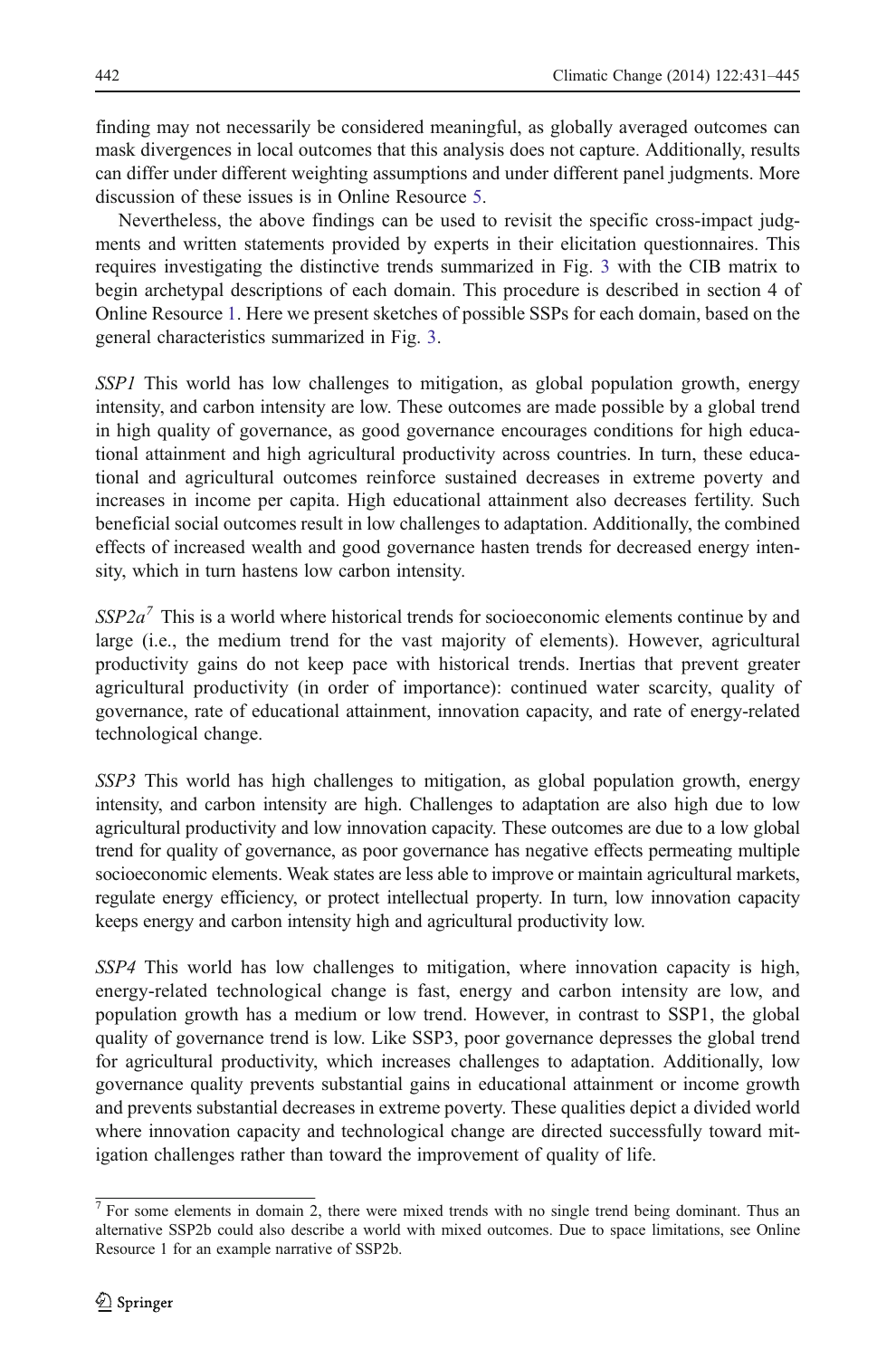<span id="page-12-0"></span>SSP5 This world is similar to SSP2 in that the historical trends of many socioeconomic elements continue. However, when innovation capacity is low, this reinforces high trends for energy and carbon intensity and low trends for agricultural productivity.<sup>8</sup>

#### 5.1 Sensitivity of findings

As suggested throughout the paper, there are multiple aspects of the study that potentially affect results. These include the expert judgments collected, the construction of metrics for binning combinations in the challenges space, and the decision of where to draw domain boundaries. Online Resource 5 examines the implications of alternative decisions for these. Nonetheless, under the equal-weight metric and domain boundaries featured in this paper, results based on judgments from Panel B corroborated many of the findings for Panel A.

### 6 Conclusion

This study developed and demonstrated a systematic and traceable approach for developing new socioeconomic pathways at the globally aggregated scale. Its findings are suggestive for future research on SSPs, and its analytical approach is instructive for scenario development in general. This study involved a survey of 25 experts and 19 expert elicitations, as well as the development of metrics for binning combinations of socioeconomic trends in the challenges space. In completing this study, we addressed four key questions for fleshing out SSPs. First, using an expert survey, we identified 13 elements that should be prioritized for defining challenges to mitigation and adaptation at a globally aggregated scale.

Second, we demonstrated how different outcomes across these elements could be combined to derive new socioeconomic pathways that are internally consistent. When three categories of broad outcomes (low, medium, or high long-term trends) are assigned to each of the 13 elements, there are over 1.5 million ways to combine outcomes. The sheer number of possible ways to combine potential trends is a cautionary sign that selective investigation of the vast space of possibilities through IAM alone may be insufficient for identifying all policy relevant futures. For versions of socioeconomic pathways that are even richer than the ones investigated here, the space of scenario possibilities increases exponentially. This should be a genuine concern as versions of the "basic" global SSPs are "extended" to include additional socioeconomic elements (see O'Neill et al. [2013\)](#page-14-0). Thus, analytical tools in addition to IAM (e.g., CIB) should be used to search for policy relevant futures and to augment assessments of internal consistency.

Third, we developed metrics for quantifying challenges to mitigation and to adaptation represented by 1,000 combinations of socioeconomic trends with the best internal consistency. We then used the metrics to bin the 1,000 combinations into five domains of the challenges space and found multiple cases that fell into each domain. As shown in Online Resource 5, decisions for what elements to assign to the challenge axes, as well as how to weight the elements for a composite index, can strongly affect scenario classification across domains.

Fourth, we conducted a meta-analysis on combinations in each domain to find archetypal and unexpected trends. A number of archetypal findings were confirmed by the judgments

<sup>&</sup>lt;sup>8</sup> Although the population and governance trends for domain 5 are also distinctive compared to other domains, in this CIB analysis and under the conditions for binning, these distinctions simply reflect that combinations binned in domain 5 describe worlds that could not be classified in domains 2 or 3. In other words, there is no particular logic that justifies the high trends for population or quality of governance.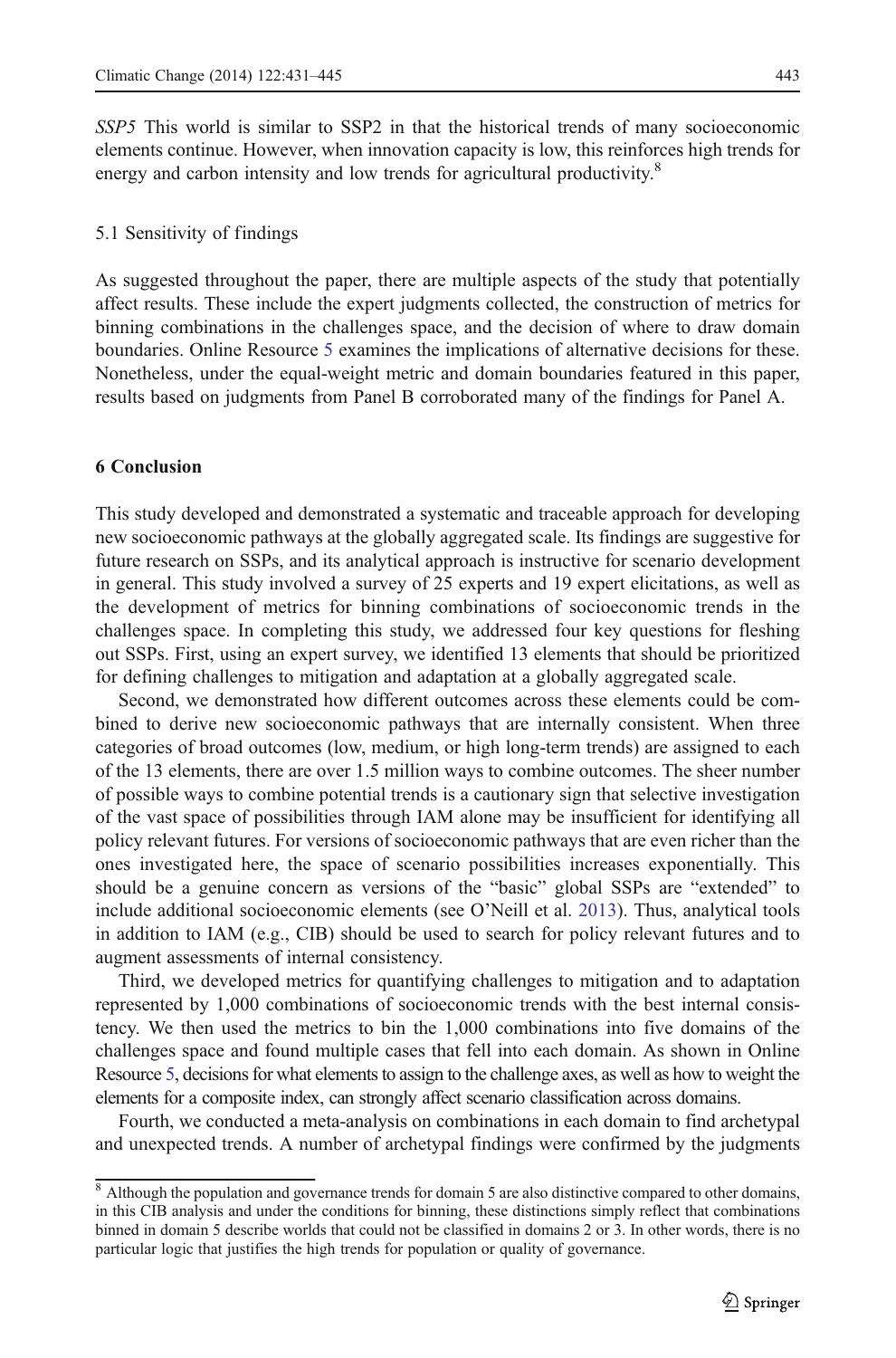provided by both expert panels A and B: challenges to mitigation and to adaptation typically (although not exclusively) co-varied; domains with high challenges to mitigation (3 and 5) had high trends for population, energy intensity, and carbon intensity and had low trends for agricultural productivity; domain 2 generally exhibited a continuation of historical trends (i.e., a prevalence of medium trends).

Unexpected findings include the importance of quality of governance for adaptation challenges. A low outcome for quality of governance has compound direct and indirect negative effects on extreme poverty and educational attainment that distinguish domains with high adaptation challenges (3 and 4) versus low adaptation challenges (1 and 5). This finding was reproduced across judgments provided by both expert Panels A and B. In addition, we found unexpected results for domain 4 related to *innovation capacity*. Although literature around the development of the SSPs suggests that high innovation capacity may be just as important (if not more so) for addressing adaptation challenges, under the judgments assembled for Panel A, domain 4 can describe worlds where innovation capacity is applied successfully only in a one-sided manner toward mitigation challenges. With the findings of this meta-analysis, we then revisited the collection of expert judgments to delineate five possible starting points for narratives for the SSPs.

The findings of this study are suggestive for future research on SSPs, and they highlight three major questions. First, what metrics should be used to classify scenarios as depicting high versus low challenges to mitigation and adaptation? In our view, metrics for this purpose should be composite and pertain to multiple socioeconomic characteristics. However, how should such characteristics be combined? The main paper featured results assuming the simplest case of an additive, equal-weighted metric. Online Resource 5 shows that a differentially weighted metric could also be applied. Under differential weighting, there can be even more cases of mixed challenge worlds (domains 4 and 5) to investigate.

Second, could additional insights for challenges to mitigation and adaptation be gained by conducting a similar analysis at a regionally disaggregated scale, rather than a globally averaged scale? The prevalence of medium global trends for many elements relevant for challenges to adaptation may mask divergences occurring at more localized scales.

Third, the internally consistent logic of domain 4 (according to the judgments of Panel A) raises a host of questions. In this analysis, *innovation capacity* and *quality of governance* were treated qualitatively due to the many dimensions of these elements and the restriction to conceptualize their meaning and influences at the globally aggregated scale. Our findings suggest it would be worthwhile for future research to disaggregate specific dimensions of innovation capacity and quality of governance. Details for these elements may matter differentially for challenges to adaptation or mitigation.

Finally, our analytical approach is instructive for scenario development in general, as it made a number of assumptions that are part of that process more obvious. Assumptions for any scenario exercise include decisions for how many experts to consult, which experts to consult, how to collect their judgments, how to verify the internal consistency of their judgments, and how to handle differences in expert opinion. Under the new SSP framework, additional decisions must be made for how to classify particular scenarios as representative of a particular domain within the challenges space (i.e., of a particular SSP archetype), and how to assess scenarios developed at different geographic scales. Decisions at each of these steps can potentially influence the conclusions of a scenario study, which is why it is important for such decisions to be traceable, or publicly accessible. In our view, the scientific quality and political legitimacy of scenario analyses will be improved by integrating systematic and traceable methods (e.g. CIB). Lloyd and Schweizer [\(2013](#page-14-0)) discuss these issues at length and how publicly accessible methods can make scenario analyses more responsive to improvements in data and theory. On this note, our process could have been improved further with